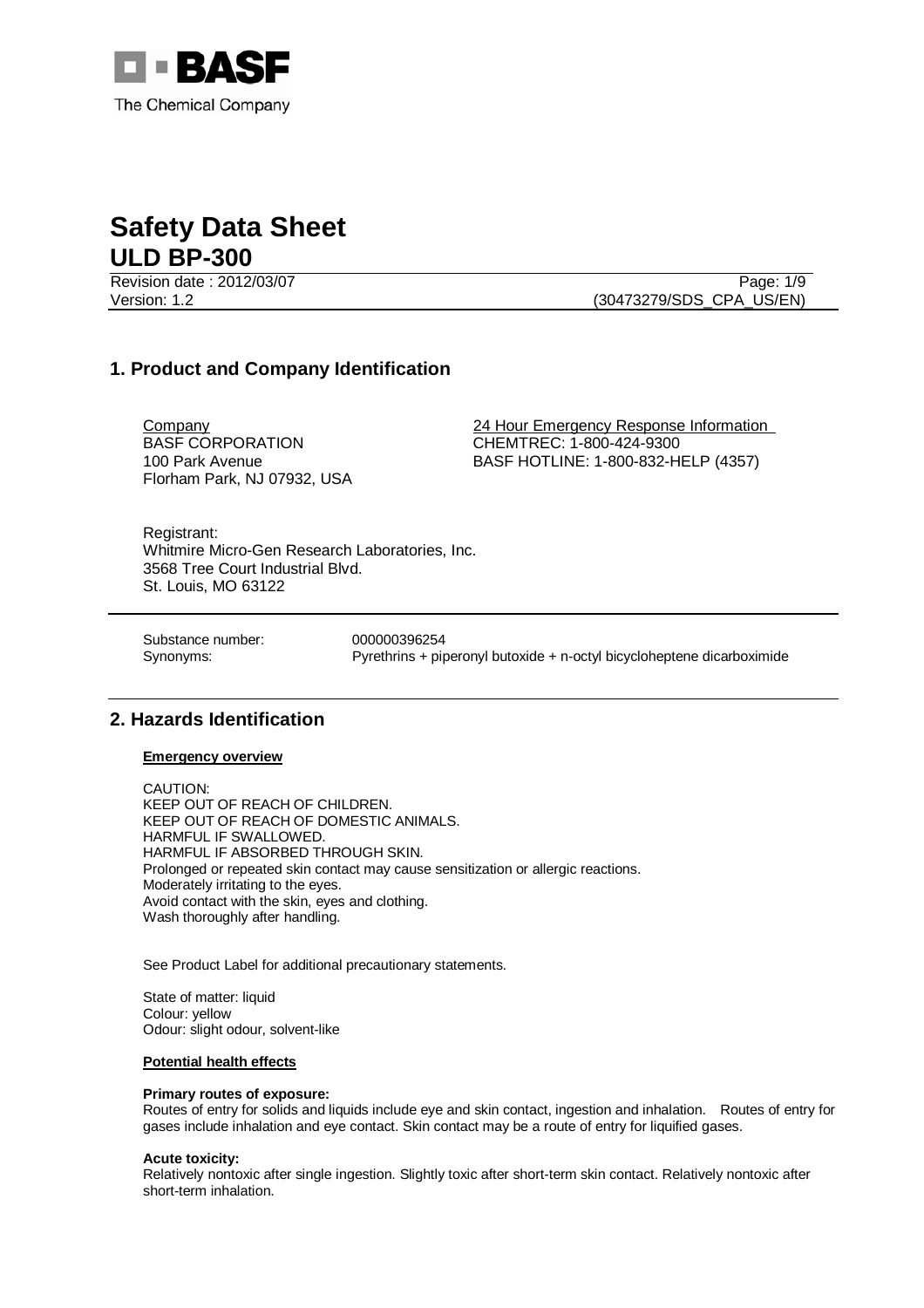Revision date : 2012/03/07 Page: 2/9

Version: 1.2 (30473279/SDS\_CPA\_US/EN)

### **Irritation / corrosion:**

May cause slight irritation to the skin. May cause slight but temporary irritation to the eyes.

#### **Sensitization:**

Skin sensitizing effects were not observed in animal studies.

### **Signs and symptoms of overexposure:**

Vomiting may cause aspiration pneumonia due to the ingredients.

## **Potential environmental effects**

# **Degradation / environmental fate:**

Poorly biodegradable.

# **3. Composition / Information on Ingredients**

| <b>CAS Number</b> | Content (W/W) | <b>Chemical name</b>                        |
|-------------------|---------------|---------------------------------------------|
| 8003-34-7         | $3.0\%$       | Pyrethrins                                  |
| $51 - 03 - 6$     | 6.0%          | Piperonylbutoxide                           |
| 113-48-4          | $10.0 \%$     | n-Octyl bicycloheptene dicarboximide        |
| 64742-47-8        | $>= 10.0 %$   | Distillates (petroleum), hydrotreated light |
|                   | $\leq$ 71.0 % | Proprietary ingredients                     |

# **4. First-Aid Measures**

#### **General advice:**

First aid providers should wear personal protective equipment to prevent exposure. Remove contaminated clothing. Move person to fresh air. If person is not breathing, call 911 or ambulance, then give artificial respiration, preferably mouth-to-mouth if possible. Call a poison control center or physician for treatment advice. Have the product container or label with you when calling a poison control center or doctor or going for treatment.

#### **If inhaled:**

Remove the affected individual into fresh air and keep the person calm.

#### **If on skin:**

Rinse skin immediately with plenty of water for 15 - 20 minutes.

## **If in eyes:**

Hold eyes open and rinse slowly and gently with water for 15 to 20 minutes. Remove contact lenses, if present, after first 5 minutes, then continue rinsing.

## **If swallowed:**

Never induce vomiting or give anything by mouth if the victim is unconscious or having convulsions. Do not induce vomiting. Have person sip a glass of water if able to swallow.

## **Note to physician**

Treatment: Aspiration of this product during induced emesis can result in lung injury. If evacuation of stomach contents is considered necessary, use method least likely to cause aspiration, such as gastric lavage after endotracheal intubation.

# **5. Fire-Fighting Measures**

| Flash point:           | 92.5 °C |                |
|------------------------|---------|----------------|
| Lower explosion limit: |         | not determined |
| Upper explosion limit: |         | not determined |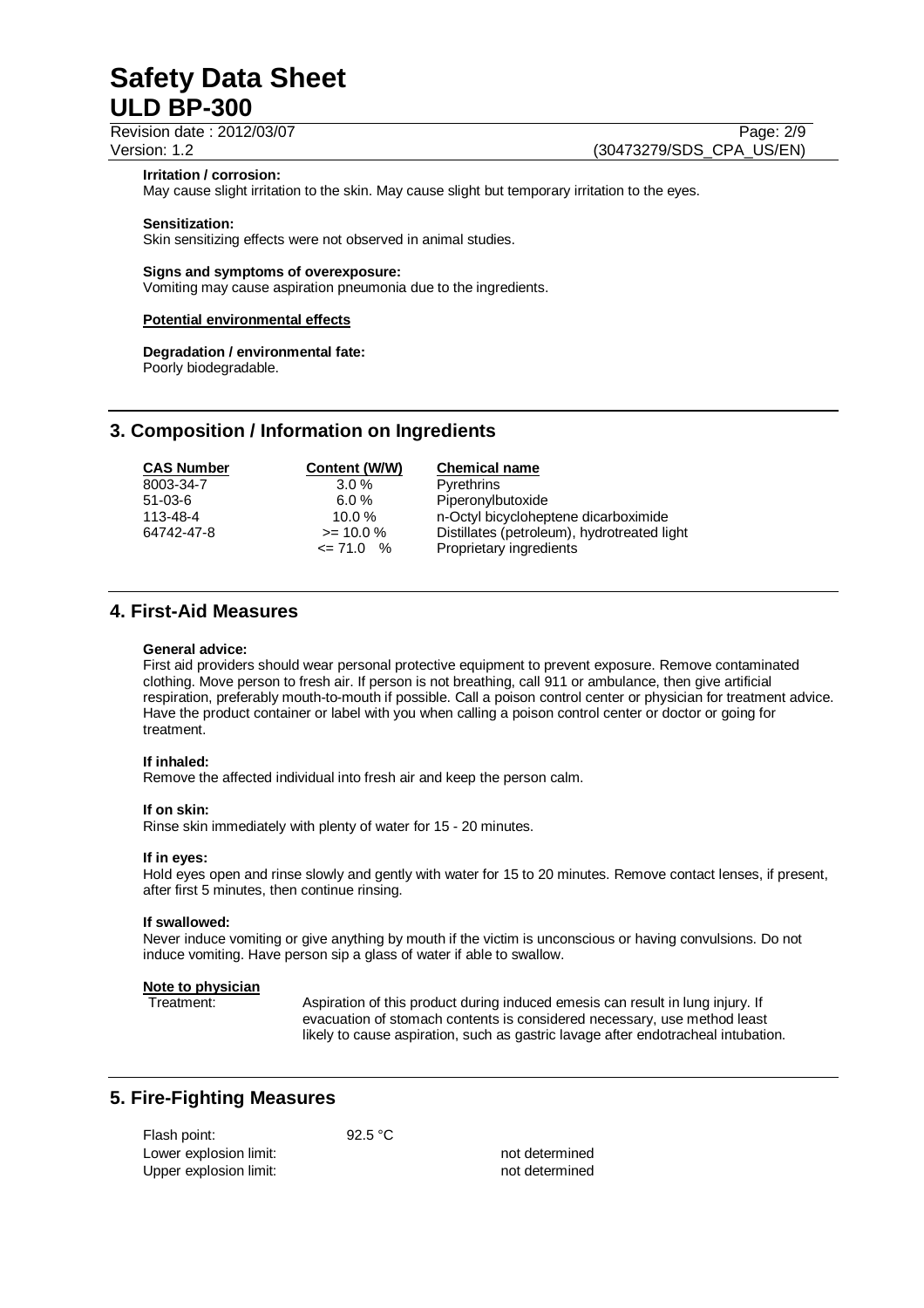Revision date : 2012/03/07 Page: 3/9

#### **Suitable extinguishing media:**

foam, dry powder, water spray

### **Hazards during fire-fighting:**

carbon monoxide, carbon dioxide, nitrogen dioxide, nitrogen oxide, If product is heated above decomposition temperature, toxic vapours will be released. The substances/groups of substances mentioned can be released in case of fire.

### **Protective equipment for fire-fighting:**

Firefighters should be equipped with self-contained breathing apparatus and turn-out gear.

#### **Further information:**

Evacuate area of all unnecessary personnel. Contain contaminated water/firefighting water. Do not allow to enter drains or waterways.

# **6. Accidental release measures**

#### **Personal precautions:**

Take appropriate protective measures. Clear area. Shut off source of leak only under safe conditions. Extinguish sources of ignition nearby and downwind. Ensure adequate ventilation. Wear suitable personal protective clothing and equipment.

#### **Environmental precautions:**

Do not discharge into the subsoil/soil. Do not discharge into drains/surface waters/groundwater. Contain contaminated water/firefighting water. A spill of or in excess of the reportable quantity requires notification to state, local and national emergency authorities. This product is regulated by CERCLA ('Superfund').

#### **Cleanup:**

Dike spillage. Pick up with suitable absorbent material. Spilled substance/product should be recovered and applied according to label rates whenever possible. If application of spilled substance/product is not possible, then spills should be contained, solidified, and placed in suitable containers for disposal. After decontamination, spill area can be washed with water. Collect wash water for approved disposal.

# **7. Handling and Storage**

## **Handling**

#### **General advice:**

RECOMMENDATIONS ARE FOR MANUFACTURING, COMMERCIAL BLENDING, AND PACKAGING WORKERS. PESTICIDE APPLICATORS & WORKERS must refer to the Product Label and Directions for Use attached to the product. Provide good ventilation of working area (local exhaust ventilation if necessary). Keep away from sources of ignition - No smoking. Keep container tightly sealed. Protect against heat. Handle and open container with care. Do not open until ready to use. Once container is opened, content should be used as soon as possible. Provide means for controlling leaks and spills. Follow label warnings even after container is emptied. The substance/ product may be handled only by appropriately trained personnel. Avoid all direct contact with the substance/product. Avoid contact with the skin, eyes and clothing. Avoid inhalation of dusts/mists/vapours. Wear suitable personal protective clothing and equipment.

#### **Protection against fire and explosion:**

The relevant fire protection measures should be noted. Fire extinguishers should be kept handy. Avoid all sources of ignition: heat, sparks, open flame. Avoid extreme heat. Ground all transfer equipment properly to prevent electrostatic discharge. Electrostatic discharge may cause ignition.

## **Storage**

## **General advice:**

Keep only in the original container in a cool, dry, well-ventilated place away from ignition sources, heat or flame. Protect containers from physical damage. Protect against contamination. The authority permits and storage regulations must be observed.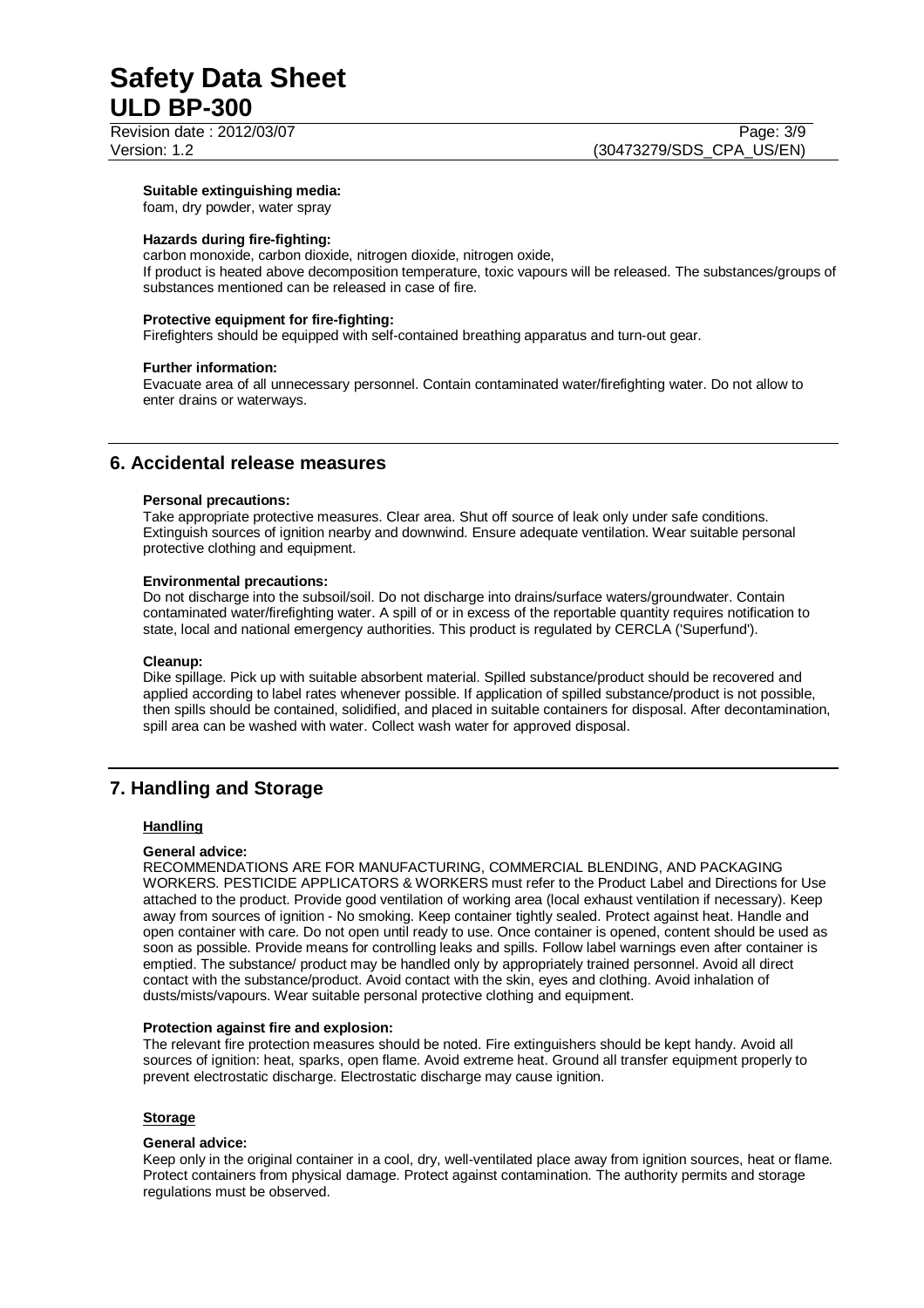Revision date : 2012/03/07 Page: 4/9

Version: 1.2 (30473279/SDS\_CPA\_US/EN)

#### **Storage incompatibility:**

General advice: Segregate from incompatible substances. Segregate from foods and animal feeds. Segregate from textiles and similar materials.

### **Storage stability:**

 May be kept indefinitely if stored properly. If an expiry date is mentioned on the packaging/label this takes priority over the statements on storage duration in this safety data sheet.

# **8. Exposure Controls and Personal Protection**

**Users of a pesticidal product should refer to the product label for personal protective equipment requirements.** 

#### **Components with workplace control parameters**

| Pyrethrins               | <b>OSHA</b><br><b>ACGIH</b> | PEL $5 \text{ mg/m3}$ :<br>TWA value 5 mg/m3 ;                                                                                                                                                                                                                                |
|--------------------------|-----------------------------|-------------------------------------------------------------------------------------------------------------------------------------------------------------------------------------------------------------------------------------------------------------------------------|
| Distillates (petroleum), |                             |                                                                                                                                                                                                                                                                               |
| hydrotreated light       | <b>ACGIH</b>                | TWA value 200 mg/m3 Non-aerosol<br>(total<br>hydrocarbon vapor);<br>Application restricted to conditions in which there are<br>negligible aerosol exposures.<br>Skin Designation Non-aerosol (total hydrocarbon<br>vapor);<br>The substance can be absorbed through the skin. |

#### **Advice on system design:**

Whenever possible, engineering controls should be used to minimize the need for personal protective equipment.

#### **Personal protective equipment**

## **RECOMMENDATIONS FOR MANUFACTURING, COMMERCIAL BLENDING, AND PACKAGING WORKERS:**

#### **Respiratory protection:**

Wear respiratory protection if ventilation is inadequate. Wear a NIOSH-certified (or equivalent) organic vapour/particulate respirator. For situations where the airborne concentrations may exceed the level for which an air purifying respirator is effective, or where the levels are unknown or Immediately Dangerous to Life or Health (IDLH), use NIOSH-certified full facepiece pressure demand self-contained breathing apparatus (SCBA) or a full facepiece pressure demand supplied-air respirator (SAR) with escape provisions.

## **Hand protection:**

Chemical resistant protective gloves, Protective glove selection must be based on the user's assessment of the workplace hazards.

#### **Eye protection:**

Safety glasses with side-shields. Tightly fitting safety goggles (chemical goggles). Wear face shield if splashing hazard exists.

#### **Body protection:**

Body protection must be chosen depending on activity and possible exposure, e.g. head protection, apron, protective boots, chemical-protection suit.

#### **General safety and hygiene measures:**

RECOMMENDATIONS FOR MANUFACTURING, COMMERCIAL BLENDING, AND PACKAGING WORKERS Wear long sleeved work shirt and long work pants in addition to other stated personal protective equipment. Work place should be equipped with a shower and an eye wash. Handle in accordance with good industrial hygiene and safety practice. Personal protective equipment should be decontaminated prior to reuse. Gloves must be inspected regularly and prior to each use. Replace if necessary (e.g. pinhole leaks). Take off immediately all contaminated clothing. Store work clothing separately. Hands and/or face should be washed before breaks and at the end of the shift. No eating, drinking, smoking or tobacco use at the place of work. Keep away from food, drink and animal feeding stuffs.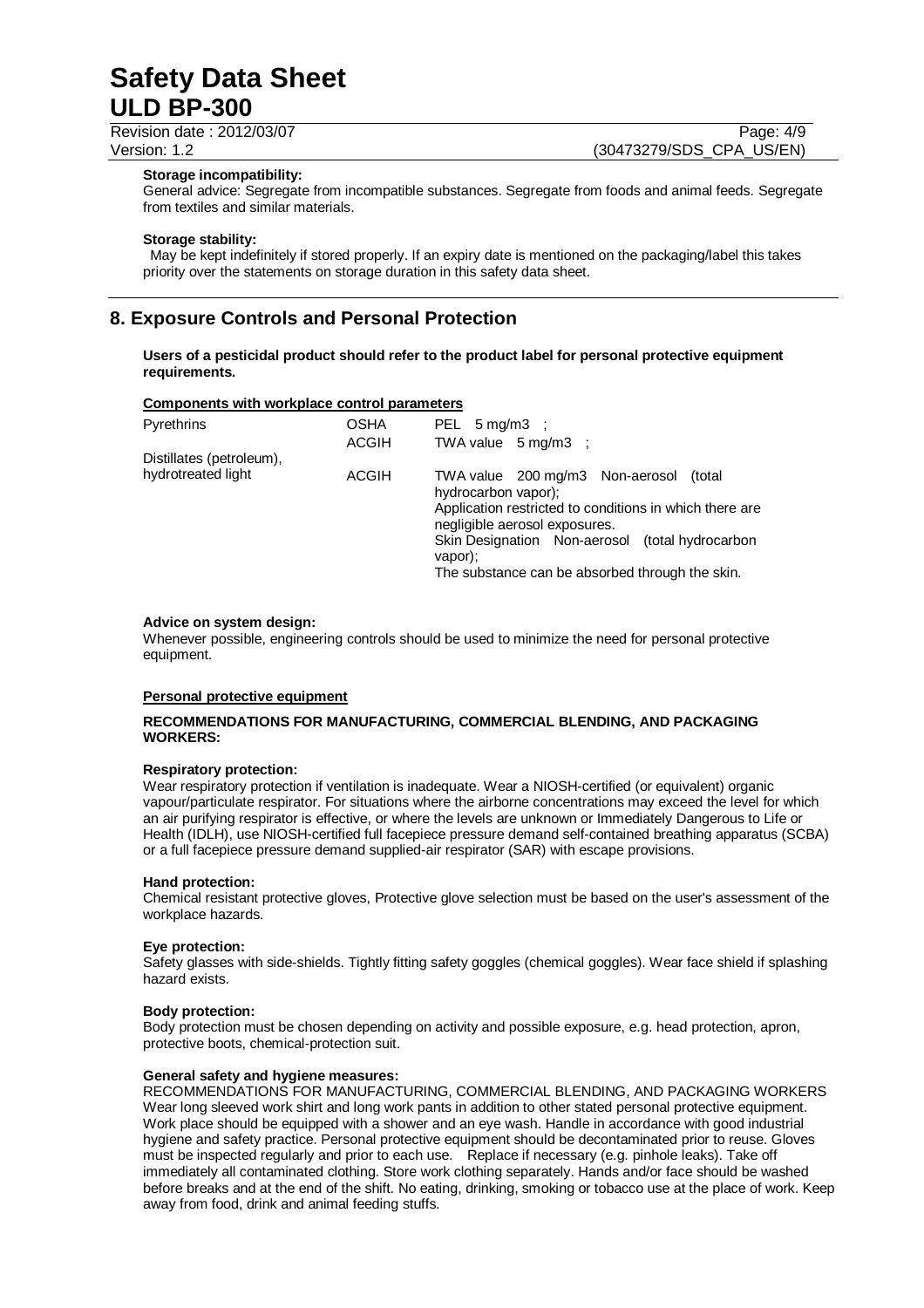Revision date : 2012/03/07 Page: 5/9

# **9. Physical and Chemical Properties**

| Form:                                       | suspension                 |                       |
|---------------------------------------------|----------------------------|-----------------------|
| Odour:                                      | slight odour, solvent-like |                       |
| Colour:                                     | vellow                     |                       |
| pH value:                                   |                            | not determined        |
| Boiling point:                              | $>93$ °C                   |                       |
| Vapour pressure:                            | $< 0.134$ hPa              | (approx. $20 °C$ )    |
| Density:                                    | $0.83$ g/cm $3$            | (20 °C)               |
| Vapour density:                             |                            | not determined        |
| Viscosity, dynamic:<br>Solubility in water: | 3.28 mPa.s                 | (23 °C)<br>negligible |
|                                             |                            |                       |

# **10. Stability and Reactivity**

#### **Conditions to avoid:**

Avoid all sources of ignition: heat, sparks, open flame. Avoid prolonged storage. Avoid electro-static discharge. Avoid contamination. Avoid prolonged exposure to extreme heat. Avoid extreme temperatures.

#### **Substances to avoid:**

strong oxidizing agents, acids, alkalies

#### **Hazardous reactions:**

The product is chemically stable.

#### **Decomposition products:**

No hazardous decomposition products if stored and handled as prescribed/indicated., Prolonged thermal loading can result in products of degradation being given off.

## **Thermal decomposition:**

Possible thermal decomposition products: carbon monoxide, carbon dioxide, nitrogen dioxide, nitrogen oxide Stable at ambient temperature. If product is heated above decomposition temperature toxic vapours may be released. To avoid thermal decomposition, do not overheat.

## **Corrosion to metals:**

Corrosive effects to metal are not anticipated.

# **11. Toxicological information**

## **Acute toxicity**

**Oral:**

Type of value: LD50 Species: rat Value: > 5,000 mg/kg

#### **Inhalation:**

Type of value: LC50 Species: rat Value: > 7.7 mg/l The vapour was tested.

## **Dermal:**

Type of value: LD50 Species: rabbit Value: > 2,000 mg/kg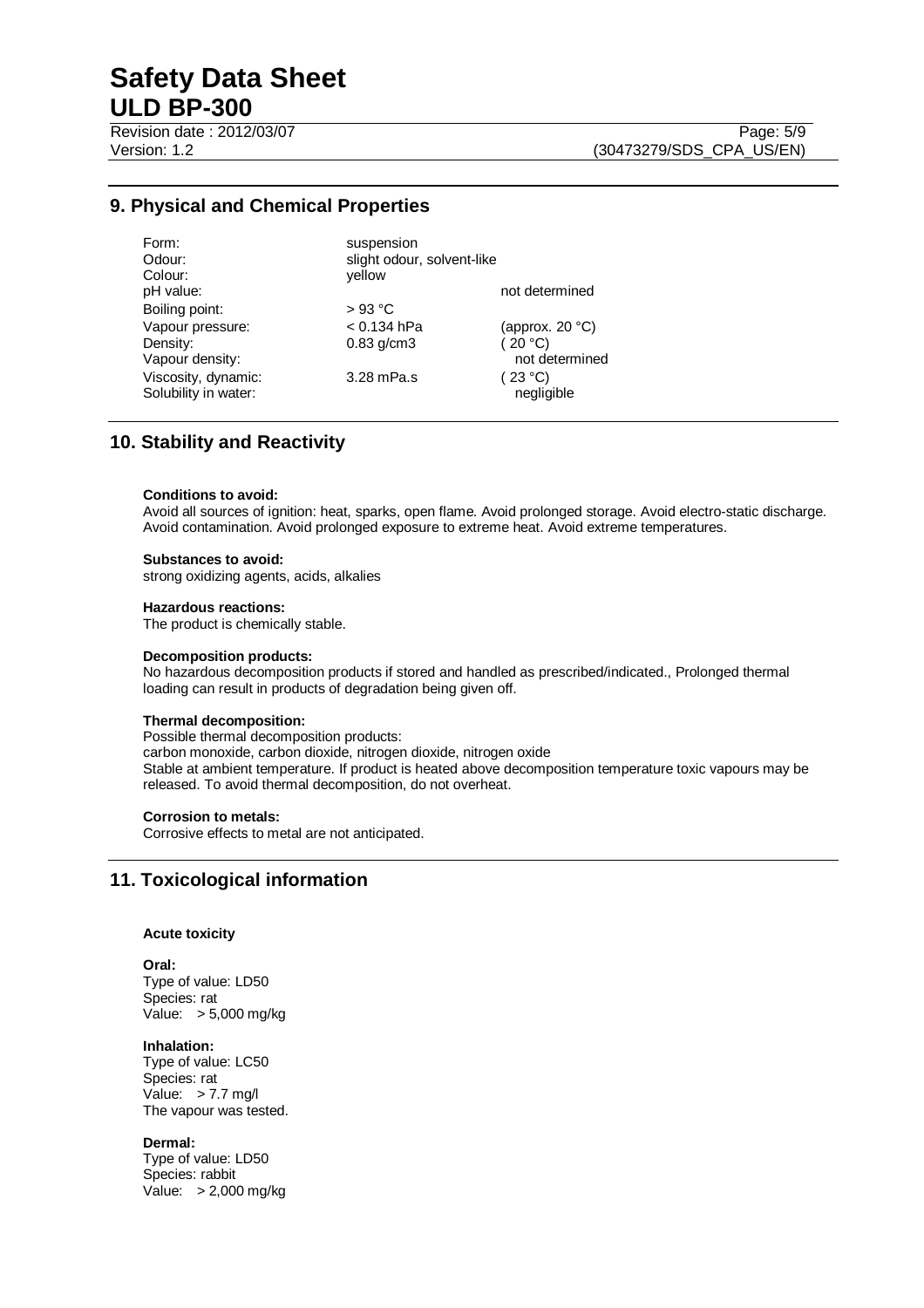Revision date : 2012/03/07 Page: 6/9

#### **Irritation / corrosion**

*Information on: Distillates (petroleum), hydrotreated light; Assessment of irritating effects: May cause slight irritation to the skin. May cause slight irritation to the eyes.*  ----------------------------------

#### **Sensitization:**

*Information on: pyrethrum* 

*Skin sensitizing effects were not observed in animal studies.* 

*Information on: Distillates (petroleum), hydrotreated light Buehler test Species: guinea pig Result: Non-sensitizing. The product has not been tested. The statement has been derived from products of a similar structure or composition.*  ----------------------------------

#### **Genetic toxicity**

*Information on: pyrethrum No mutagenic effects reported.* 

*Information on: Piperonyl butoxide Mutagenicity tests revealed no genotoxic potential.* 

*Information on: n-Octyl bicycloheptene dicarboximide Results from a number of mutagenicity studies with microorganisms and mammalian cell culture are available. Taking into account all of the information, there is no indication that the substance is mutagenic.* 

#### *Information on: Distillates (petroleum), hydrotreated light*

*In the majority of tests performed (bacteria/microorganisms/cell cultures) a mutagenic effect was not found. A mutagenic effect was also not observed in in-vivo assays. Literature data.* 

## **Carcinogenicity**

----------------------------------

*Information on: pyrethrum Not Likely to Be Carcinogenic to Humans. Information on: Piperonyl butoxide In long-term studies in rats and mice in which the substance was given by feed, a carcinogenic effect was not observed. The US EPA has classified this substance with the rating of 'C', possible human carcinogen.*  ----------------------------------

#### **Reproductive toxicity**

*Information on: pyrethrum No reproductive toxic effects reported. Information on: Piperonyl butoxide No reproductive toxic effects reported. The results of animal studies gave no indication of a fertility impairing effect. Information on: n-Octyl bicycloheptene dicarboximide No reproductive toxic effects reported.*  ----------------------------------

#### **Development:**

*Information on: pyrethrum No indications of a developmental toxic / teratogenic effect were seen in animal studies. Information on: Piperonyl butoxide*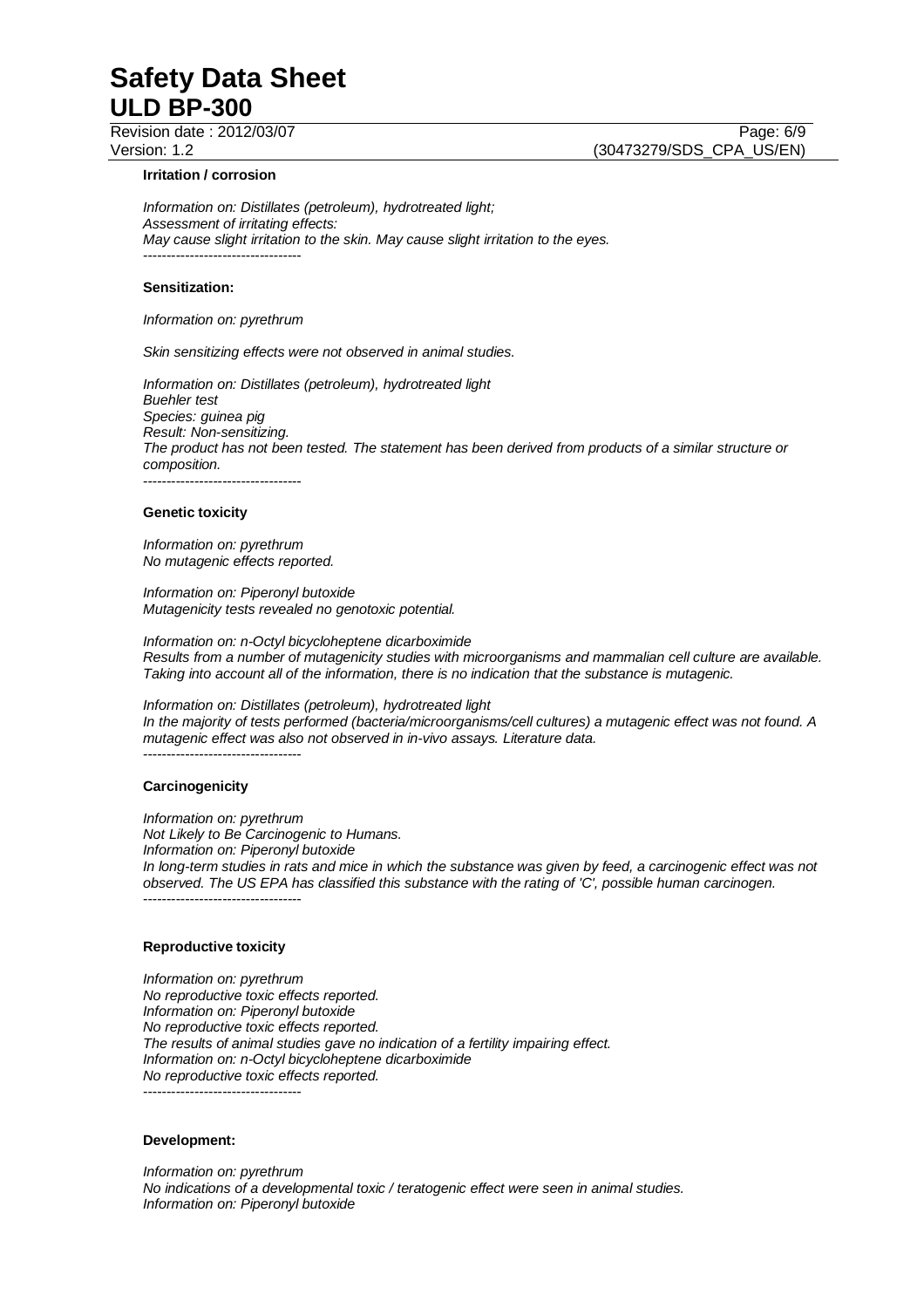Revision date : 2012/03/07 Page: 7/9

Version: 1.2 (30473279/SDS\_CPA\_US/EN)

*No indications of a developmental toxic / teratogenic effect were seen in animal studies. Information on: n-Octyl bicycloheptene dicarboximide No indications of a developmental toxic / teratogenic effect were seen in animal studies. Information on: Distillates (petroleum), hydrotreated light No indications of a developmental toxic / teratogenic effect were seen in animal studies. Literature data.*  ----------------------------------

## **Other Information:**

Misuse can be harmful to health.

# **12. Ecological Information**

## **Fish**

Acute: Oncorhynchus mykiss/LC50: 0.0052 mg/l The ecological data given are those of the active ingredient.

## **Aquatic invertebrates**

Acute: Daphnia magna/LC50: 0.012 mg/l The ecological data given are those of the active ingredient.

## **Aquatic plants**

Toxicity to aquatic plants: algae/EC50: > 1.27 mg/l The ecological data given are those of the active ingredient.

# **13. Disposal considerations**

## **Waste disposal of substance:**

Pesticide wastes are regulated. If pesticide wastes cannot be disposed of according to label instructions, contact the State Pesticide or Environmental Control Agency or the Hazardous Waste representative at the nearest EPA Regional Office for guidance.

## **Container disposal:**

Rinse thoroughly at least three times (triple rinse) in accordance with EPA recommendations. Consult state or local disposal authorities for approved alternative procedures such as container recycling. Recommend crushing, puncturing or other means to prevent unauthorized use of used containers.

# **14. Transport Information**

**Land transport**  USDOT

Not classified as a dangerous good under transport regulations

**Sea transport**  IMDG

Hazard class: 9<br>Packing group: 11 Packing group: III<br>
ID number: UN 3082 ID number: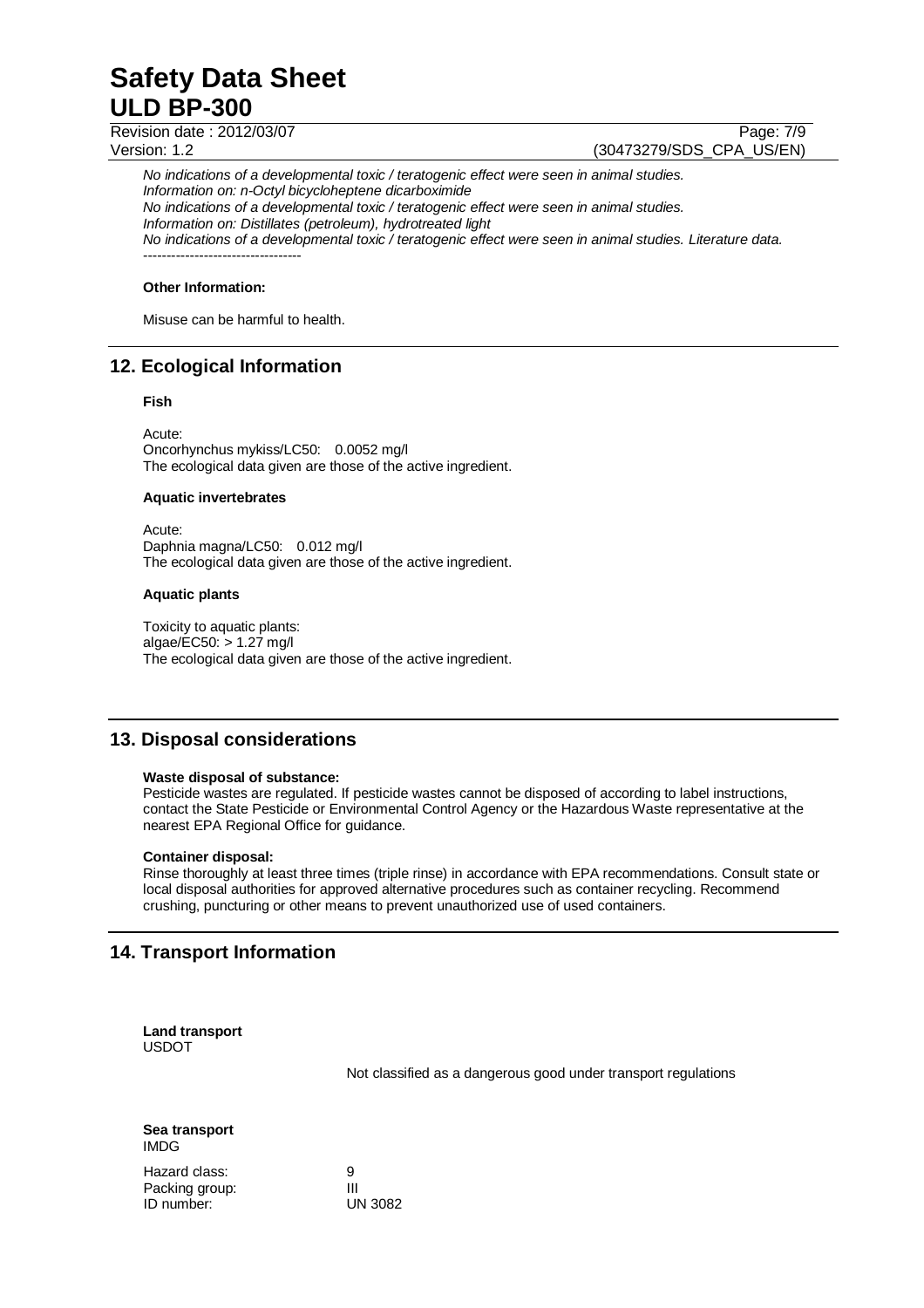| <u>JIJII.IL</u>                                                                         | 007702797000 0171 0076                                                                                              |
|-----------------------------------------------------------------------------------------|---------------------------------------------------------------------------------------------------------------------|
| Hazard label:<br>Marine pollutant:<br>Proper shipping name:                             | 9. EHSM<br><b>YFS</b><br>ENVIRONMENTALLY HAZARDOUS SUBSTANCE, LIQUID, N.O.S.<br>(contains PYRETHRINS)               |
| Air transport<br><b>IATA/ICAO</b>                                                       |                                                                                                                     |
| Hazard class:<br>Packing group:<br>ID number:<br>Hazard label:<br>Proper shipping name: | 9<br>Ш<br><b>UN 3082</b><br>9. EHSM<br>ENVIRONMENTALLY HAZARDOUS SUBSTANCE, LIQUID, N.O.S.<br>(contains PYRETHRINS) |

## **Further information**

DOT: This product is regulated if the amount in a single receptacle exceeds the Reportable Quantity (RQ). Please refer to Section 15 of this MSDS for the RQ for this product. DOT: Combustible liquid, only regulated in receptacles exceeding 119 gallons; not shipped as dangerous goods in receptacles less than 120 gallons.

# **15. Regulatory Information**

## **Federal Regulations**

| <b>Registration status:</b><br>Chemical | TSCA. US | blocked / not listed |
|-----------------------------------------|----------|----------------------|
| Crop Protection                         | TSCA. US | released / exempt    |

**EPCRA 311/312 (Hazard categories):** Acute; Fire; Chronic

| <b>EPCRA 313:</b> |  |
|-------------------|--|
| <b>CAS Number</b> |  |
| 51-03-6           |  |

**Chemical name** Piperonylbutoxide

**CERCLA RQ CAS Number Chemical name**

1 LBS 121-21-1 pyrethrin I

## **State regulations**

**State RTK CAS Number Chemical name** 

MA, NJ, PA 8003-34-7 Pyrethrins

# **16. Other Information**

# **Refer to product label for EPA registration number.**

Recommended use: insecticide

We support worldwide Responsible Care® initiatives. We value the health and safety of our employees, customers, suppliers and neighbors, and the protection of the environment. Our commitment to Responsible Care is integral to conducting our business and operating our facilities in a safe and environmentally responsible fashion, supporting our customers and suppliers in ensuring the safe and environmentally sound handling of our products, and minimizing the impact of our operations on society and the environment during production, storage, transport, use and disposal of our products.